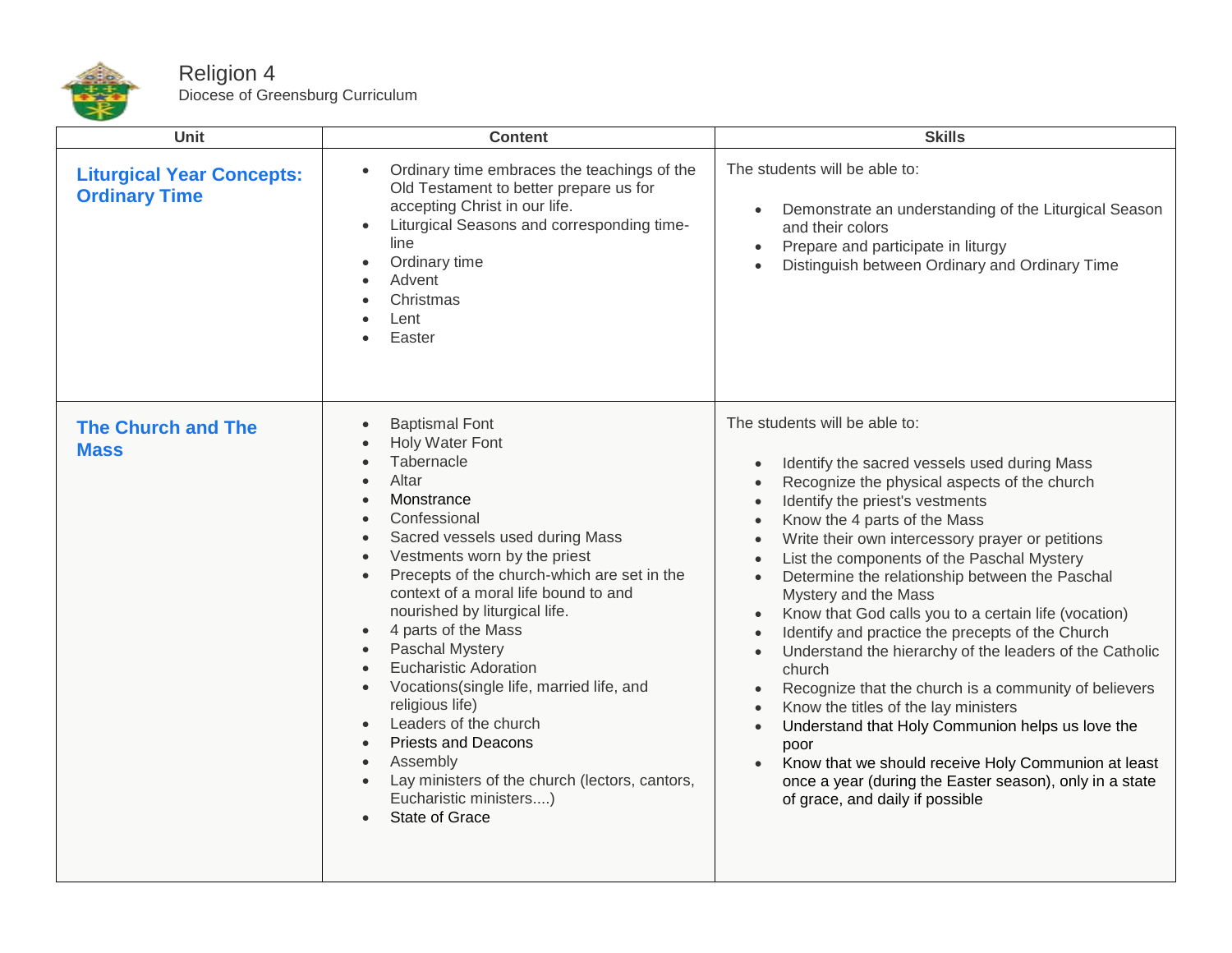| Unit               | <b>Content</b>                                                                                                                                                                                                                                                                                                                                                                                   | <b>Skills</b>                                                                                                                                                                                                                                                                                                                                                                                                                                                                                                                                                                                                                                                                                                                                                                                   |
|--------------------|--------------------------------------------------------------------------------------------------------------------------------------------------------------------------------------------------------------------------------------------------------------------------------------------------------------------------------------------------------------------------------------------------|-------------------------------------------------------------------------------------------------------------------------------------------------------------------------------------------------------------------------------------------------------------------------------------------------------------------------------------------------------------------------------------------------------------------------------------------------------------------------------------------------------------------------------------------------------------------------------------------------------------------------------------------------------------------------------------------------------------------------------------------------------------------------------------------------|
| <b>The Trinity</b> | God the Father<br>$\bullet$<br>God the Son<br>$\bullet$<br>God the Holy Spirit<br>$\bullet$<br><b>Holy Trinity</b><br>$\bullet$<br>1st Commandment<br>$\bullet$<br>Covenant<br>$\bullet$<br>Miracles of Jesus<br>$\bullet$<br>Parables<br>$\bullet$<br>Jesus is human and divine<br>$\bullet$<br>Reign of God<br>$\bullet$<br>Prayer to the Holy Spirit<br>$\bullet$<br>Incarnation<br>$\bullet$ | The students will able to:<br>Identify the persons of the Holy Trinity<br>$\bullet$<br>Recite the 1st Commandment<br>$\bullet$<br>Interpret the 1st Commandment in your own words<br>$\bullet$<br>Define the covenant of Abraham<br>Recognize that the Holy Spirit guides the church and<br>people of God<br>Appreciate the gift of God's creation<br>$\bullet$<br>Learn and recite the prayer to the Holy Spirit<br>$\bullet$<br>Identify the meaning of advocate<br>$\bullet$<br>Understand that Jesus is 100 percent human and<br>$\bullet$<br>divine<br>Identify that Jesus is the Second Person of the Holy<br>$\bullet$<br>Trinity<br>Recognize and retell stories about the miracles of<br>Jesus<br>Act out the parables of Jesus<br>$\bullet$<br>Paraphrase parables in their own words |
| <b>Beatitudes</b>  | <b>Beatitudes</b><br>$\bullet$<br>Sermon on the Mount<br>$\bullet$<br>Kingdom of God<br>$\bullet$<br>Disciples - who are disciples?<br>$\bullet$                                                                                                                                                                                                                                                 | The students will be able to:<br>Recognize that the Beatitudes show us how to live as<br>$\bullet$<br>followers of Jesus<br>Recite the eight Beatitudes and their meanings<br>$\bullet$<br>Identify ways to live out the Beatitudes as a disciples of<br>$\bullet$<br>Jesus<br>Recognize how we can make the Kingdom of God<br>$\bullet$<br>grow<br>Identify that the Beatitudes are part of Jesus' teachings<br>$\bullet$<br>on how to be perfectly happy                                                                                                                                                                                                                                                                                                                                      |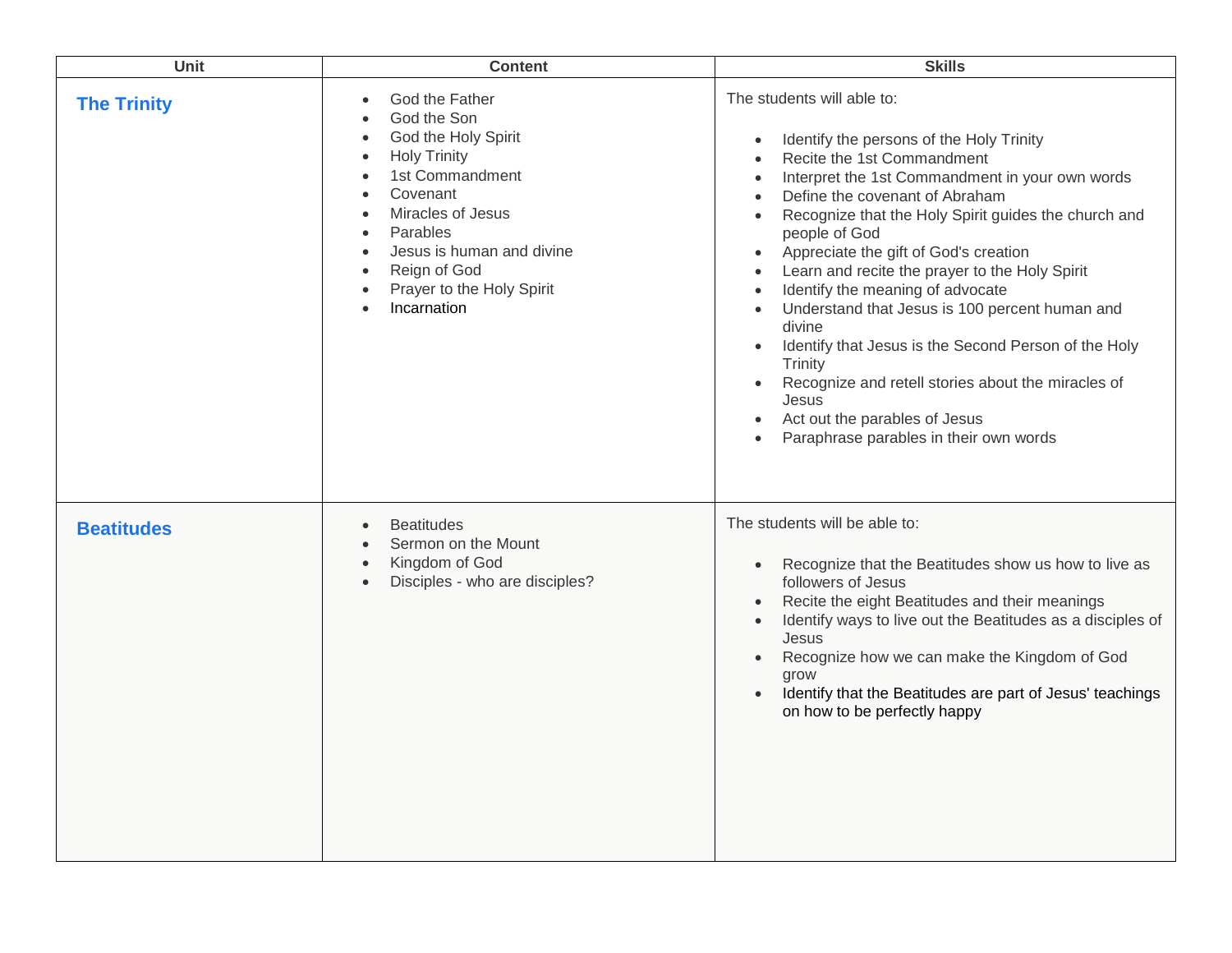| Unit                    | <b>Content</b>                                                                                                                                                                                                                                                                                                                                                                                                                                                                                                                                                                                                                                                                                                                                                                                                                                                                                                                                | <b>Skills</b>                                                                                                                                                                                                                                                                                                                                                                                                                                                                                                                                                                                                                                                                                                                                                                                                             |
|-------------------------|-----------------------------------------------------------------------------------------------------------------------------------------------------------------------------------------------------------------------------------------------------------------------------------------------------------------------------------------------------------------------------------------------------------------------------------------------------------------------------------------------------------------------------------------------------------------------------------------------------------------------------------------------------------------------------------------------------------------------------------------------------------------------------------------------------------------------------------------------------------------------------------------------------------------------------------------------|---------------------------------------------------------------------------------------------------------------------------------------------------------------------------------------------------------------------------------------------------------------------------------------------------------------------------------------------------------------------------------------------------------------------------------------------------------------------------------------------------------------------------------------------------------------------------------------------------------------------------------------------------------------------------------------------------------------------------------------------------------------------------------------------------------------------------|
| <b>Ten Commandments</b> | The Two Great Commandments<br>$\bullet$<br>The New Commandment<br>$\bullet$<br>The Greatest Commandment sums up all the<br>$\bullet$<br>teachings of the 10 Commandments<br>The commandments tells us ways to love<br>$\bullet$<br>God and others<br><b>Ten Commandments</b><br>$\bullet$<br>1. I am the Lord your God. You<br>shall not have strange gods before<br>2. You shall not take the name of the<br>Lord your God in vain.<br>3. Remember to keep holy the Lord's day.<br>4. Honor your father and mother<br>5. You shall not kill<br>6. You shall not commit adultery<br>7. You shall not steal<br>8. You shall not commit false witness against<br>your neighbor<br>9. You shall not covet your neighbor's wife<br>10. You shall not covet your neighbor's<br>goods<br>Human Dignity(bullying)<br>$\bullet$<br>Mount Sinai<br><b>Moses</b><br><b>Israelites</b><br>Covenant<br>Egypt<br>Pharaoh<br>Slavery<br>Plagues<br>Passover | The students will be able to:<br>Recite the 10 Commandments<br>$\bullet$<br>Recognize Commandments 1-3 are about loving God<br>Recognize that Commandments 4-10 are loving others<br>and ourselves<br>Give examples of ways to stand up to bullies<br>$\bullet$<br>Locate the biblical references for the Great<br>Commandment<br>Identify people and places in relationship to the 10<br>$\bullet$<br>Commandments<br>Recognize the 10th plague as the Angel of Death<br>$\bullet$<br>Compare the Passover with the death of Jesus<br>$\bullet$<br>Discuss the ways to show that you love God, yourself<br>$\bullet$<br>and others<br>Identify the Two Great Commandments as "Love God"<br>and "Love your neighbor as yourself"<br>Recognize the New Commandment as "Love one<br>$\bullet$<br>another as Jesus loves us" |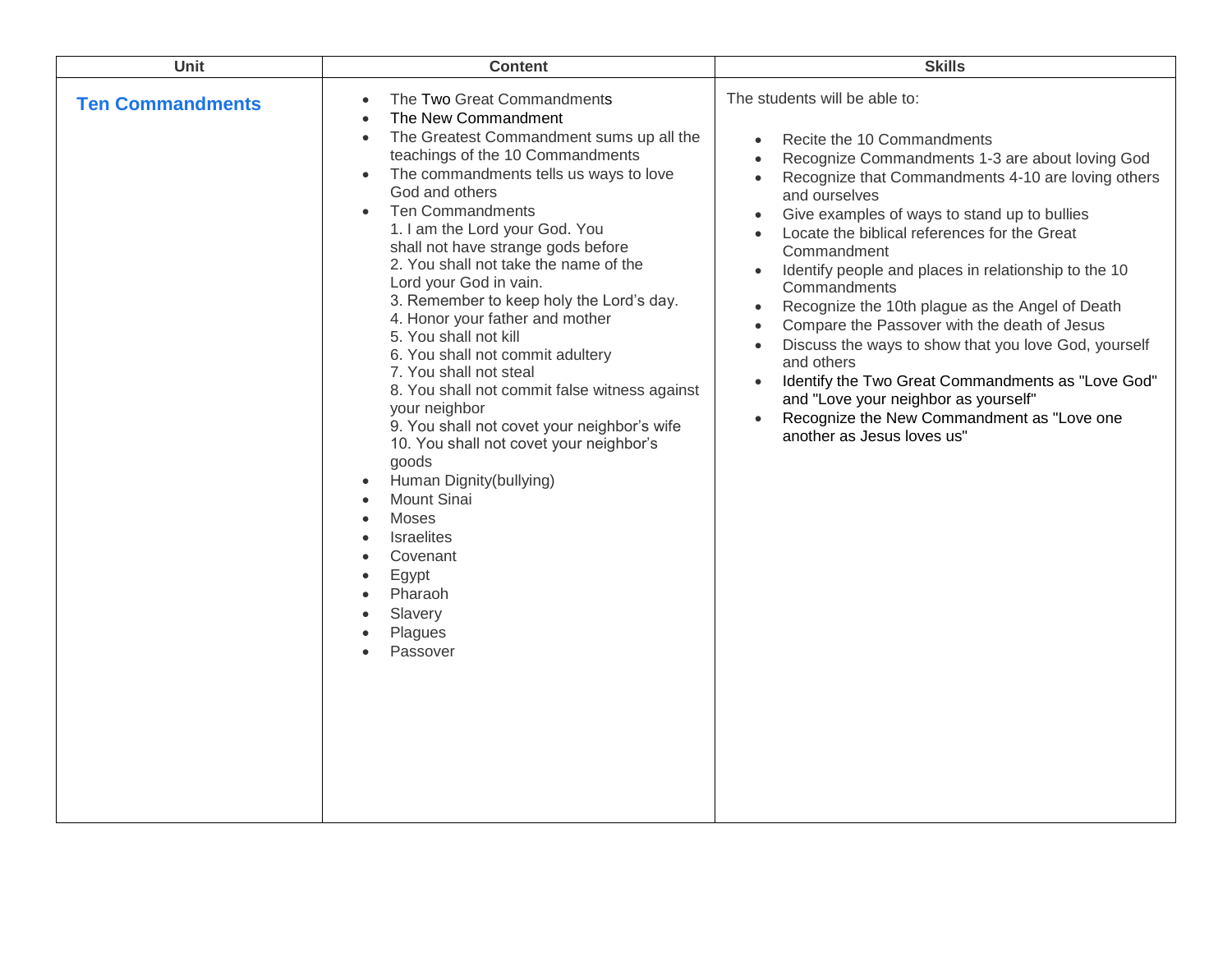| Unit                                                        | <b>Content</b>                                                                                                                                                                                                                                                                                                                                                                                                                                                        | <b>Skills</b>                                                                                                                                                                                                                                                                                                                                                                                                                                                                                                                                                                                                                    |
|-------------------------------------------------------------|-----------------------------------------------------------------------------------------------------------------------------------------------------------------------------------------------------------------------------------------------------------------------------------------------------------------------------------------------------------------------------------------------------------------------------------------------------------------------|----------------------------------------------------------------------------------------------------------------------------------------------------------------------------------------------------------------------------------------------------------------------------------------------------------------------------------------------------------------------------------------------------------------------------------------------------------------------------------------------------------------------------------------------------------------------------------------------------------------------------------|
| <b>Liturgical Year Concepts:</b><br><b>Advent/Christmas</b> | Liturgical Season of Advent<br><b>Advent Wreath</b><br><b>Birth of Christ</b><br>4 weeks of Advent-Hope, Peace, Joy and<br>Love<br>Jesse Tree<br>Epiphany<br>Annunciation                                                                                                                                                                                                                                                                                             | The students will be able to:<br>Demonstrate an understanding of the Liturgical Season<br>$\bullet$<br>and their colors<br>Retell, in their own words, the Scripture stories<br>surrounding the birth of Christ and the arrival of the<br>Magi<br>Recognize the symbols and meanings of the Advent<br>$\bullet$<br>wreath<br>Paraphrase the meanings of the Jesse tree symbols<br>$\bullet$<br>Prepare and participate in liturgy<br>Recognize that the Jesse Tree is the family tree of<br>Jesus<br>Understand through the "Epiphany" that Jesus is a gift<br>for all people and is a celebration of the arrival of the<br>Magi |
| <b>Holy Days of Obligation</b>                              | The Solemnity of All Saints' Day - November<br>$\bullet$<br>The Solemnity of the Immaculate Conception<br>$\bullet$<br>- December 8<br>The Solemnity of the Nativity of Our Lord<br>$\bullet$<br>Jesus Christ - December 25<br>The Solemnity of Mary, Mother of God -<br>$\bullet$<br>January 1<br>The Solemnity of the Ascension - Thursday<br>$\bullet$<br>of the Sixth Week of Easter<br>The Solemnity of the Assumption of the<br>Blessed Virgin Mary - August 15 | The students will be able to:<br>Participate and understand the meaning in the All<br>Saints' Day Mass.<br>Retell the story of the Immaculate Conception of Mary.<br>Retell the story of the Nativity of the Lord and<br>understand the true meaning of Christmas.<br>Understand the importance of Mary's role in God's plan<br>$\bullet$<br>for mankind.<br>Retell the story of Jesus Ascension into Heaven.<br>$\bullet$<br>Understand that Mary was so special to God that she<br>was taken to Heaven both body and soul.<br>Understand that Pentecost and Easter are Holy days<br>that are celebrated on Sundays             |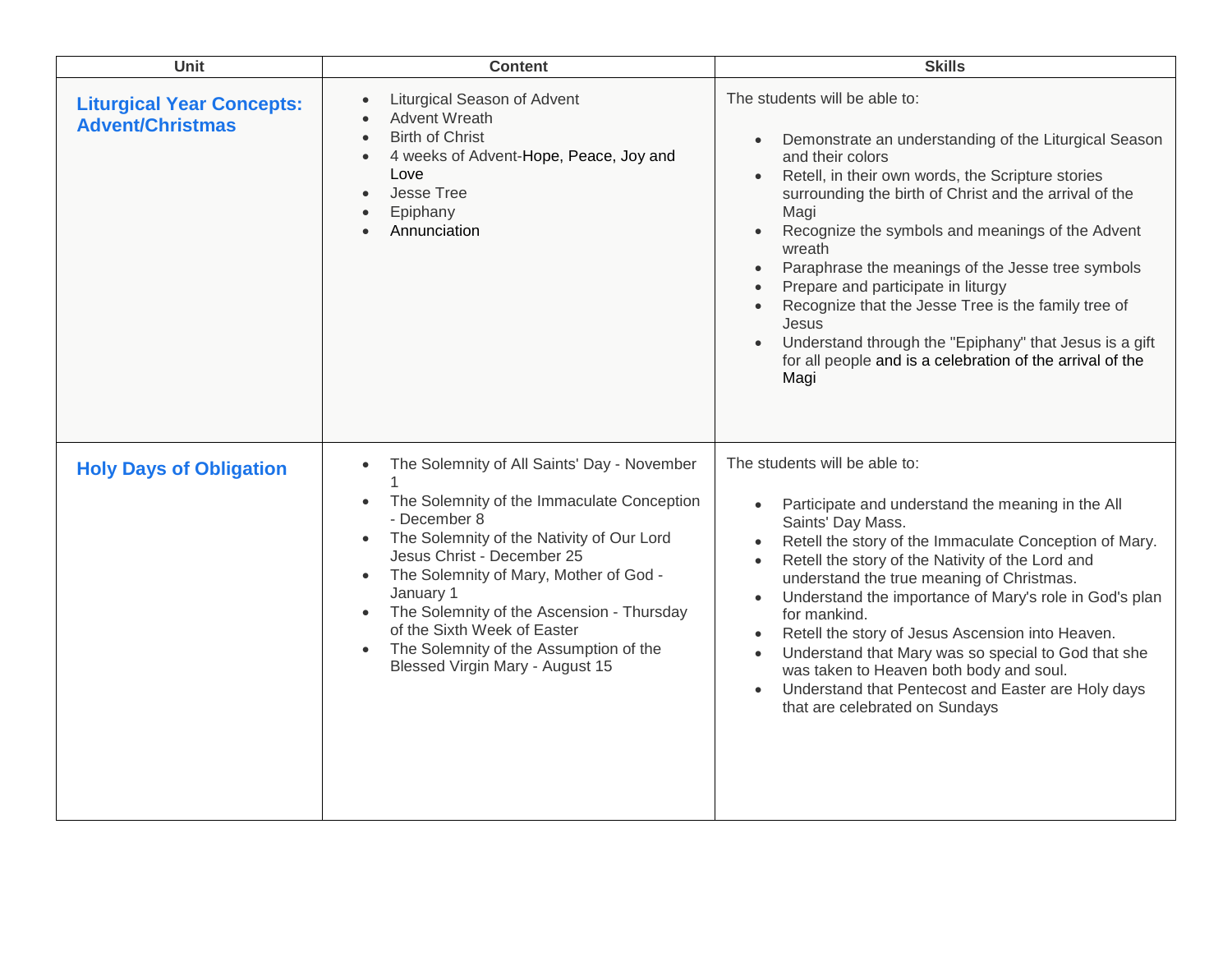| Unit                                                         | <b>Content</b>                                                                                                                                                                                                                                                                                                                                                                                      | <b>Skills</b>                                                                                                                                                                                                                                                                                                                                                                                                                                                                                                                                                                                                                                                                                                                                    |
|--------------------------------------------------------------|-----------------------------------------------------------------------------------------------------------------------------------------------------------------------------------------------------------------------------------------------------------------------------------------------------------------------------------------------------------------------------------------------------|--------------------------------------------------------------------------------------------------------------------------------------------------------------------------------------------------------------------------------------------------------------------------------------------------------------------------------------------------------------------------------------------------------------------------------------------------------------------------------------------------------------------------------------------------------------------------------------------------------------------------------------------------------------------------------------------------------------------------------------------------|
| <b>Celebrating</b><br><b>Reconciliation</b><br>(Advent/Lent) | Sacrament of Reconciliation<br>$\bullet$<br>Reason for Penance<br>$\bullet$<br>Confession<br>$\bullet$<br>God's Forgiveness<br>$\bullet$<br>Absolution<br>$\bullet$<br>Penitent<br>$\bullet$<br><b>Examination of Conscience</b><br>$\bullet$<br>Free Will<br>$\bullet$<br>Act of Contrition<br>$\bullet$<br>Sin(mortal, venial, original)<br>$\bullet$<br>Role of the priest during confession     | The students will be able to:<br>Memorize the Act of Contrition.<br>$\bullet$<br>Explain how to examine our conscience.<br>$\bullet$<br>Review the steps in making a confession.<br>$\bullet$<br>Explain the meaning of penance.<br>$\bullet$<br>Distinguish between mortal, venial, and original sin.<br>$\bullet$<br>Show forgiveness (words and actions).<br>$\bullet$<br>Demonstrate an understanding of the formation of<br>$\bullet$<br>conscience by their actions in decision making,<br>responsibility, and treatment of others.<br>Accept why God gave us the gift of grace and free will.<br>Understand the selfishness of sin and its effect on<br>$\bullet$<br>others.<br>Explain the role of the priest in confession<br>$\bullet$ |
| <b>Liturgical Year Concepts:</b><br><b>Lent/Easter</b>       | Liturgical Season: Lent /Easter<br>$\bullet$<br>Ash Wednesday<br>$\bullet$<br>40 days of Lent<br>$\bullet$<br><b>Holy Week</b><br>$\bullet$<br>Palm Sunday, Holy Thursday, Good Friday,<br>$\bullet$<br>Holy Saturday, Easter Sunday<br><b>Easter Triduum</b><br>$\bullet$<br><b>Stations of the Cross</b><br>$\bullet$<br>Easter Vigil<br>$\bullet$<br>Pentecost<br>Ascension<br>50 days of Easter | The students will be able to:<br>Demonstrate an understanding of the Liturgical Season<br>$\bullet$<br>and their colors<br>Demonstrate an understanding of the events of the<br>$\bullet$<br>Easter Triduum and the Resurrection<br>Dramatize the Stations of the Cross<br>$\bullet$<br>Apply the 3 practices of Lent(fasting, prayer, and<br>$\bullet$<br>almsgiving)<br>Discover the significance of the Holy Spirit coming<br>$\bullet$<br>upon the Apostles on Pentecost<br>Prepare and participate in liturgy<br>$\bullet$                                                                                                                                                                                                                  |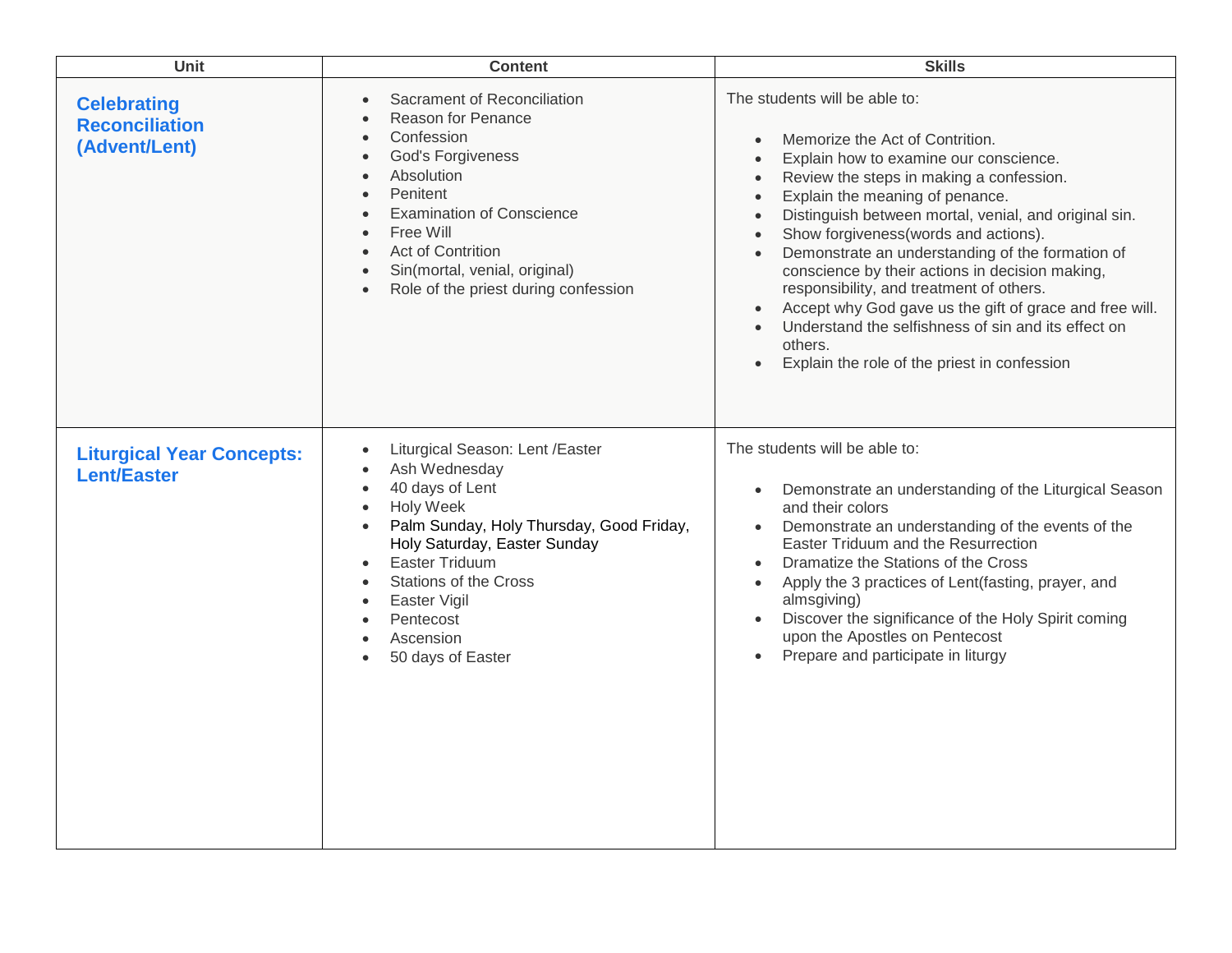| Unit                                                   | <b>Content</b>                                                                                                                                                                                                                                                                                                                                                                                                                                                                                                                                                                                                                                                                 | <b>Skills</b>                                                                                                                                                                                                                                                                                                                               |
|--------------------------------------------------------|--------------------------------------------------------------------------------------------------------------------------------------------------------------------------------------------------------------------------------------------------------------------------------------------------------------------------------------------------------------------------------------------------------------------------------------------------------------------------------------------------------------------------------------------------------------------------------------------------------------------------------------------------------------------------------|---------------------------------------------------------------------------------------------------------------------------------------------------------------------------------------------------------------------------------------------------------------------------------------------------------------------------------------------|
| <b>Corporal and Spiritual</b><br><b>Works of Mercy</b> | The students will know:<br>Corporal Works of Mercy<br>$\bullet$<br>Spiritual Works of Mercy<br>$\bullet$<br>How to differentiate between the Corporal<br>$\bullet$<br>and Spiritual Works of Mercy<br>The Corporal Works of<br>$\bullet$<br>* Feed the hungry<br>* Give drink to the thirsty<br>* Clothe the naked<br>* Shelter the homeless<br>* Care for the sick<br>* Visit the imprisoned<br>* Bury the dead<br>The Spiritual Works of Mercy<br>• Share knowledge<br>• Give advice to those who need it<br>• Comfort the suffering<br>• Be patient with others<br>• Forgive those who hurt you<br>• Give correction to those who need it<br>• Pray for the living and dead | The students will be able to:<br>Give examples of the Corporal and Spiritual works of<br>$\bullet$<br>Mercy<br>Recite the Corporal Works of Mercy<br>$\bullet$<br>Recite the Spiritual Works of Mercy                                                                                                                                       |
| <b>Pentecost</b>                                       | <b>Celebration of Pentecost</b><br>$\bullet$<br><b>Holy Spirit</b><br>$\bullet$<br>Advocate<br>$\bullet$<br>Gifts of the Holy Spirit-Wisdom,<br>$\bullet$<br>understanding, knowledge, fortitude,<br>counsel, piety and fear of the Lord                                                                                                                                                                                                                                                                                                                                                                                                                                       | The students will be able to:<br>Retell the Scriptural story of Pentecost<br>$\bullet$<br>Understand that Pentecost is the beginning of the<br>$\bullet$<br>Church<br>Realize that the Holy Spirit is an advocate<br>$\bullet$<br>List the seven Gifts of the Holy Spirit<br>$\bullet$<br>Recite the Prayer to the Holy Spirit<br>$\bullet$ |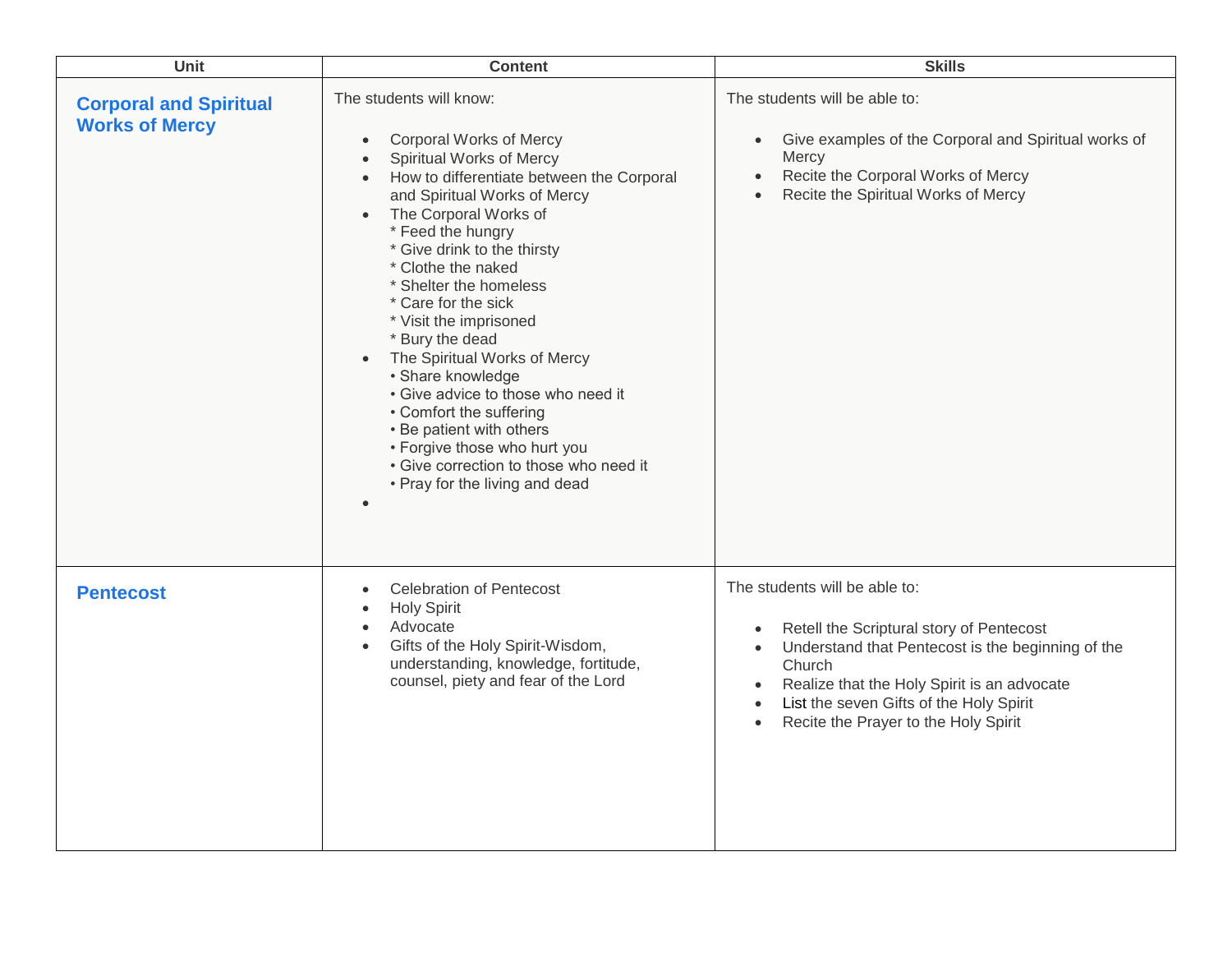| <b>Unit</b>       | <b>Content</b>                                                                                                                                                                                                                                                                                  | <b>Skills</b>                                                                                                                                                                                                                                                                                                                                                                                                                                                                                                                       |
|-------------------|-------------------------------------------------------------------------------------------------------------------------------------------------------------------------------------------------------------------------------------------------------------------------------------------------|-------------------------------------------------------------------------------------------------------------------------------------------------------------------------------------------------------------------------------------------------------------------------------------------------------------------------------------------------------------------------------------------------------------------------------------------------------------------------------------------------------------------------------------|
| <b>Sacraments</b> | Sacraments of Christian Initiation: Baptism,<br>Eucharist, and Confirmation<br>Sacraments of Healing: Reconciliation and<br>$\bullet$<br>Anointing of the Sick<br>Sacraments at the Communion of Service:<br>$\bullet$<br>Matrimony and Holy Orders<br><b>Sacraments and Grace</b><br>$\bullet$ | The students will be able to:<br>Have an understanding of the Sacraments of Christian<br>Initiation: Baptism, Eucharist, and Confirmation<br>Have an understanding of the Sacraments of Healing:<br>Reconciliation and Anointing of the Sick<br>Have an understanding of the Sacraments at the<br>Communion of Service: Matrimony and Holy Orders<br>Recognize and understand the actions and symbols of<br>the Seven Sacraments<br>Name the Seven Sacraments<br>Define a sacrament as a sign instituted by Christ to<br>give grace |
| <b>Virtue</b>     | Virtue<br><b>Cardinal Virtues</b><br><b>Theological Virtues</b><br>Vice<br>Charity                                                                                                                                                                                                              | The students will be able to:<br>Understand the meaning of virtue and vice<br>Identify charity as self-giving love<br>Know the three Theological Virtues - Faith, Hope, and<br>Charity (love)<br>Know the four Cardinal Virtues - Prudence, Justice,<br>Fortitude, and Temperance<br>Understand which virtues are received through the<br>sacraments                                                                                                                                                                                |
| <b>Saints</b>     | Celebration of Saints: St. Francis, St.<br>Joseph, St. Nicholas, St. Paul, St. Blaise,<br>and St. Patrick<br>Mary is the Queen of the Saints<br><b>Saints and Relics</b>                                                                                                                        | The students will be able to:<br>Understand the significance of the saints and their lives<br>Paraphrase the stories of the saints<br>$\bullet$<br>Explain the need for role models in their lives<br>Identify common characteristics of the saints<br>Participate in the celebration for saints' feast day<br>Know that a relic relates to a saint<br>Participate in a May Crowning ceremony                                                                                                                                       |